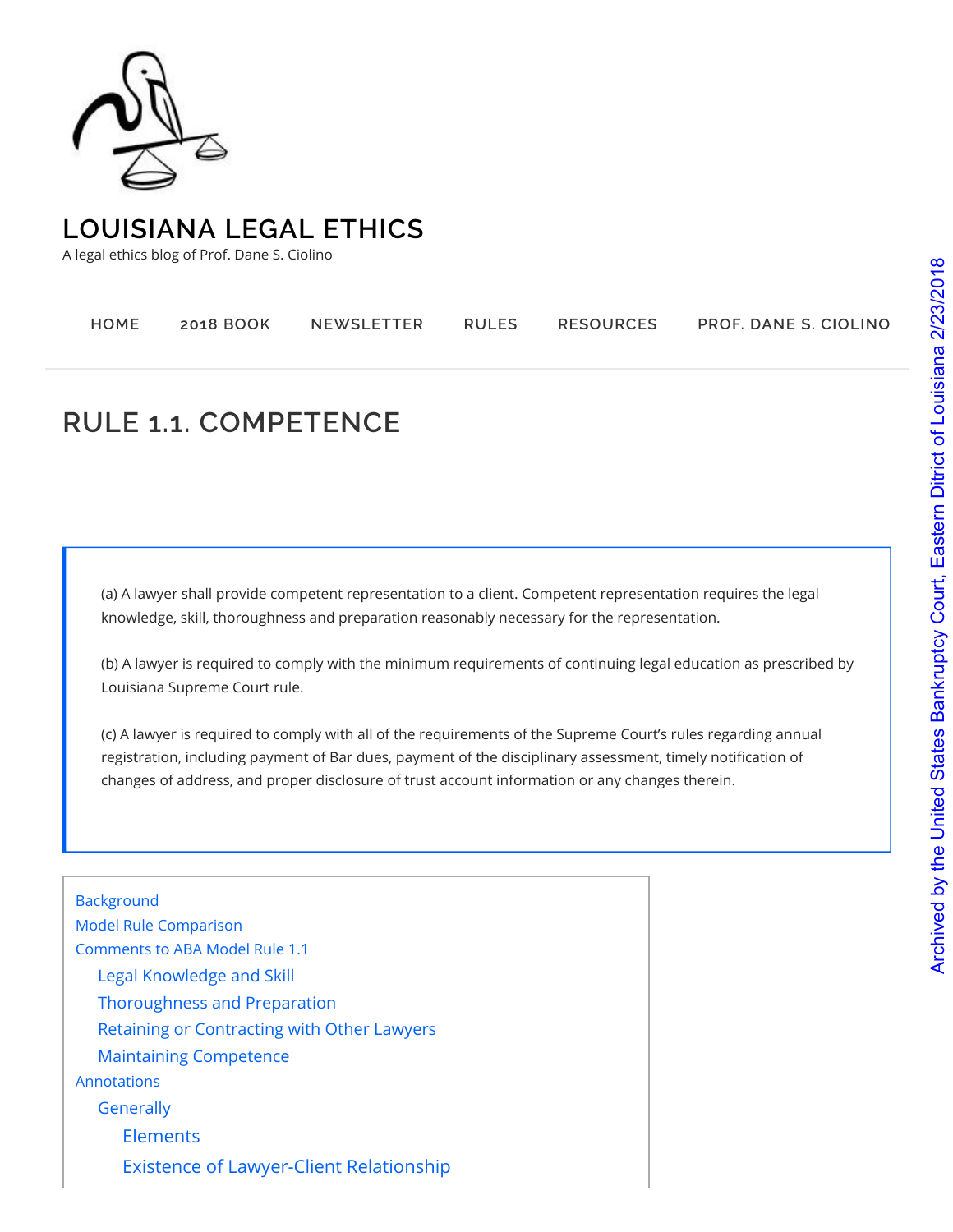| <b>Professional Negligence</b>                                 |
|----------------------------------------------------------------|
| <b>Causation and the Case-Within-A-Case</b>                    |
| Relevance of Violation of a Rule of Professional Conduct       |
| Prescription and Preemption of Lawyer Malpractice Claims       |
| <b>Continuous Representation and Contra Non Valentem</b>       |
| Fraud By the Lawyer                                            |
| Limitation of Malpractice Liability and Structured Settlements |
| <b>Malpractice in Criminal Defense Practice</b>                |
| <b>Mandatory Continuing Legal Education</b>                    |
| No Duty to Carry Legal Malpractice Insurance                   |
| <b>Technological Competence</b>                                |
| <b>Mandatory CLE Credit for Pro Bono Service</b>               |
| <b>Discipline</b>                                              |
| <b>Notes</b>                                                   |

# <span id="page-1-0"></span>**Background**

The Louisiana Supreme Court amended this rule on March 29, 2006. It became effective, as amended, on April 15, 2006.

# <span id="page-1-1"></span>Model Rule Comparison

This rule is substantially similar to ABA Model Rule of Professional Conduct 1.1 (2002). Paragraph (a) is identical to the Model Rule. Paragraph (b) is not included in the ABA Model Rule, but is included in the Louisiana rule so that members of the Louisiana bar who fail to comply with mandatory continuing legal education requirements can be subjected to professional discipline under this rule and Rule 8.4(a). Paragraph (c) is not included in the ABA Model Rule, but was added to the Louisiana rule effective April 15, 2006 to subject a lawyer to discipline who fails to comply with annual registration requirements.

# <span id="page-1-2"></span>Comments to ABA Model Rule 1.1

## <span id="page-1-3"></span>Legal Knowledge and Skill

[1] In determining whether a lawyer employs the requisite knowledge and skill in a particular matter, relevant factors include the relative complexity and specialized nature of the matter, the lawyer's general experience, the lawyer's training and experience in the field in question, the preparation and study the lawyer is able to give the matter and whether it is feasible to refer the matter to, or associate or consult with, a lawyer of established competence in the field in question. In many instances, the required proficiency is that of a general practitioner. Expertise in a particular field of law may be required in some circumstances.

[2] A lawyer need not necessarily have special training or prior experience to handle legal problems of a type with which the lawyer is unfamiliar. A newly admitted lawyer can be as competent as a practitioner with long experience. Some important legal skills, such as the analysis of precedent, the evaluation of evidence and legal drafting, are required in all legal problems. Perhaps the most fundamental legal skill consists of determining what kind of legal problems a situation may involve, a skill that necessarily transcends any particular specialized knowledge. A lawyer can provide adequate representation in a wholly novel field through necessary study. Competent representation can also be provided through the association of a lawyer of established competence in the field in question.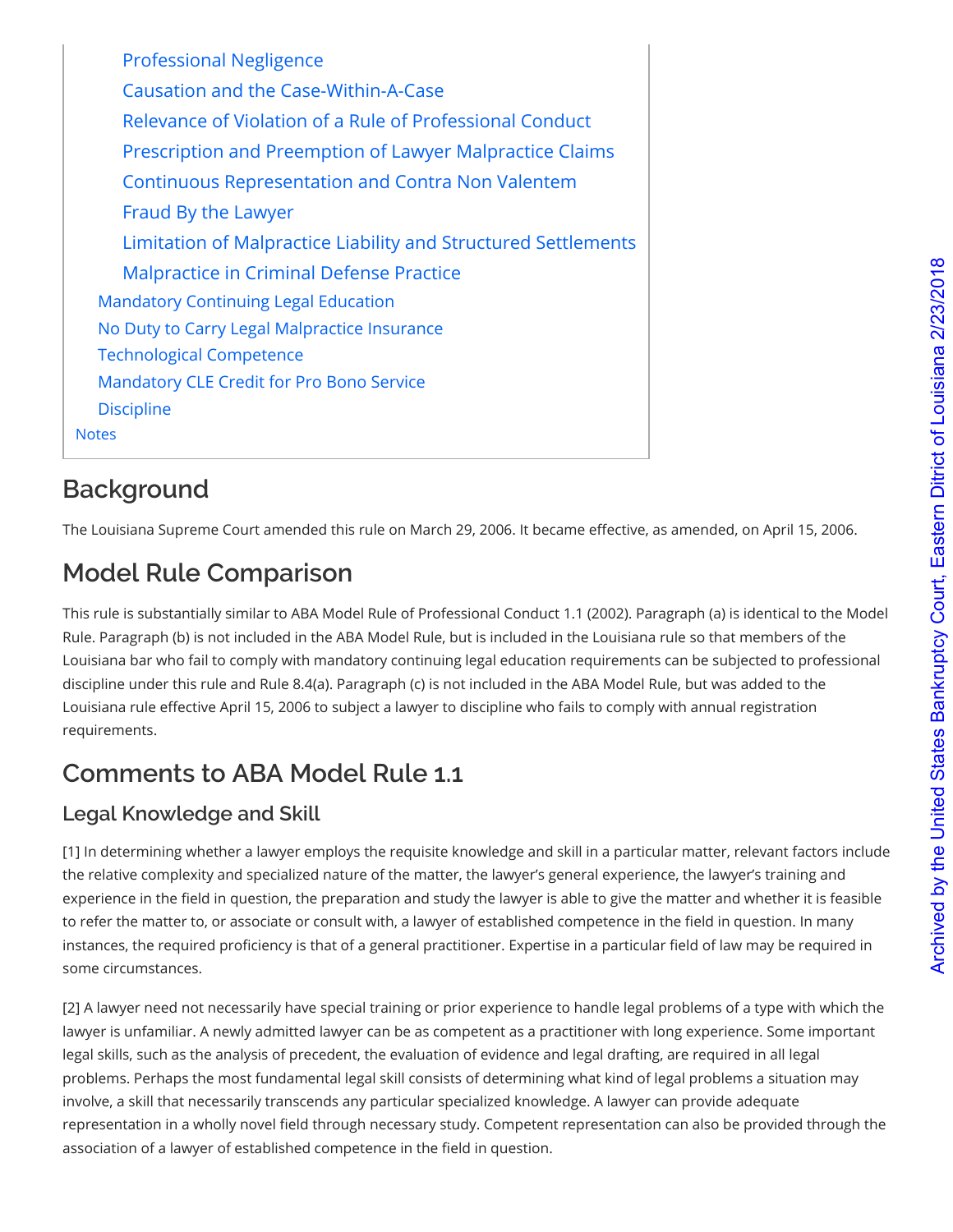[3] In an emergency a lawyer may give advice or assistance in a matter in which the lawyer does not have the skill ordinarily required where referral to or consultation or association with another lawyer would be impractical. Even in an emergency, however, assistance should be limited to that reasonably necessary in the circumstances, for ill-considered action under emergency conditions can jeopardize the client's interest.

[4] A lawyer may accept representation where the requisite level of competence can be achieved by reasonable preparation. This applies as well to a lawyer who is appointed as counsel for an unrepresented person. See also Rule 6.2.

### <span id="page-2-0"></span>Thoroughness and Preparation

[5] Competent handling of a particular matter includes inquiry into and analysis of the factual and legal elements of the problem, and use of methods and procedures meeting the standards of competent practitioners. It also includes adequate preparation. The required attention and preparation are determined in part by what is at stake; major litigation and complex transactions ordinarily require more extensive treatment than matters of lesser complexity and consequence. An agreement between the lawyer and the client regarding the scope of the representation may limit the matters for which the lawyer is responsible. See Rule 1.2(c).

## <span id="page-2-1"></span>Retaining or Contracting with Other Lawyers

[6] Before a lawyer retains or contracts with other lawyers outside the lawyer's own firm to provide or assist in the provision of legal services to a client, the lawyer should ordinarily obtain informed consent from the client and must reasonably believe that the other lawyers' services will contribute to the competent and ethical representation of the client. See also Rules 1.2 (allocation of authority), 1.4 (communication with client), 1.5(e) (fee sharing), 1.6 (confidentiality), and 5.5(a) (unauthorized practice of law). The reasonableness of the decision to retain or contract with other lawyers outside the lawyer's own firm will depend upon the circumstances, including the education, experience and reputation of the nonfirm lawyers; the nature of the services assigned to the nonfirm lawyers; and the legal protections, professional conduct rules, and ethical environments of the jurisdictions in which the services will be performed, particularly relating to confidential information.

[7] When lawyers from more than one law firm are providing legal services to the client on a particular matter, the lawyers ordinarily should consult with each other and the client about the scope of their respective representations and the allocation of responsibility among them. See Rule 1.2. When making allocations of responsibility in a matter pending before a tribunal, lawyers and parties may have additional obligations that are a matter of law beyond the scope of these Rules.

## <span id="page-2-2"></span>Maintaining Competence

[8] To maintain the requisite knowledge and skill, a lawyer should keep abreast of changes in the law and its practice, including the benefits and risks associated with relevant technology, engage in continuing study and education and comply with all continuing legal education requirements to which the lawyer is subject.

# <span id="page-2-3"></span>Annotations

# <span id="page-2-4"></span>Generally

<span id="page-2-5"></span>The most fundamental obligation that a lawyer owes to a client is the duty to handle the client's matter competently. See generally Restatement (Third) of the Law Governing Lawyers § 16(2) (2000). Incompetent lawyering can lead not only to discipline<sup>1</sup>for violating Rule 1.1, *see, e.g., In re Lee*, 85 So. 3d 74, 79 (La. 2012) (suspending a lawyer for two years for failure to understand basic succession law and for lacking thoroughness and preparation); In re Young, 849 So. 2d 25, 30 (La. 2003) (disciplining a lawyer for failure to prepare for criminal trial), but also to delictual liability for professional malpractice. In 2007, the Louisiana Supreme Court disciplined a lawyer under Rule 1.1(a) for incompetently investing a client's funds. In re Pharr, 950 So. 2d 636, 640-641 (2007) (holding that although the lawyer did not intentionally harm the client's financial interests, the lawyer's fiscal mismanagement was "the product of incompetence"). An improper disbursement of client funds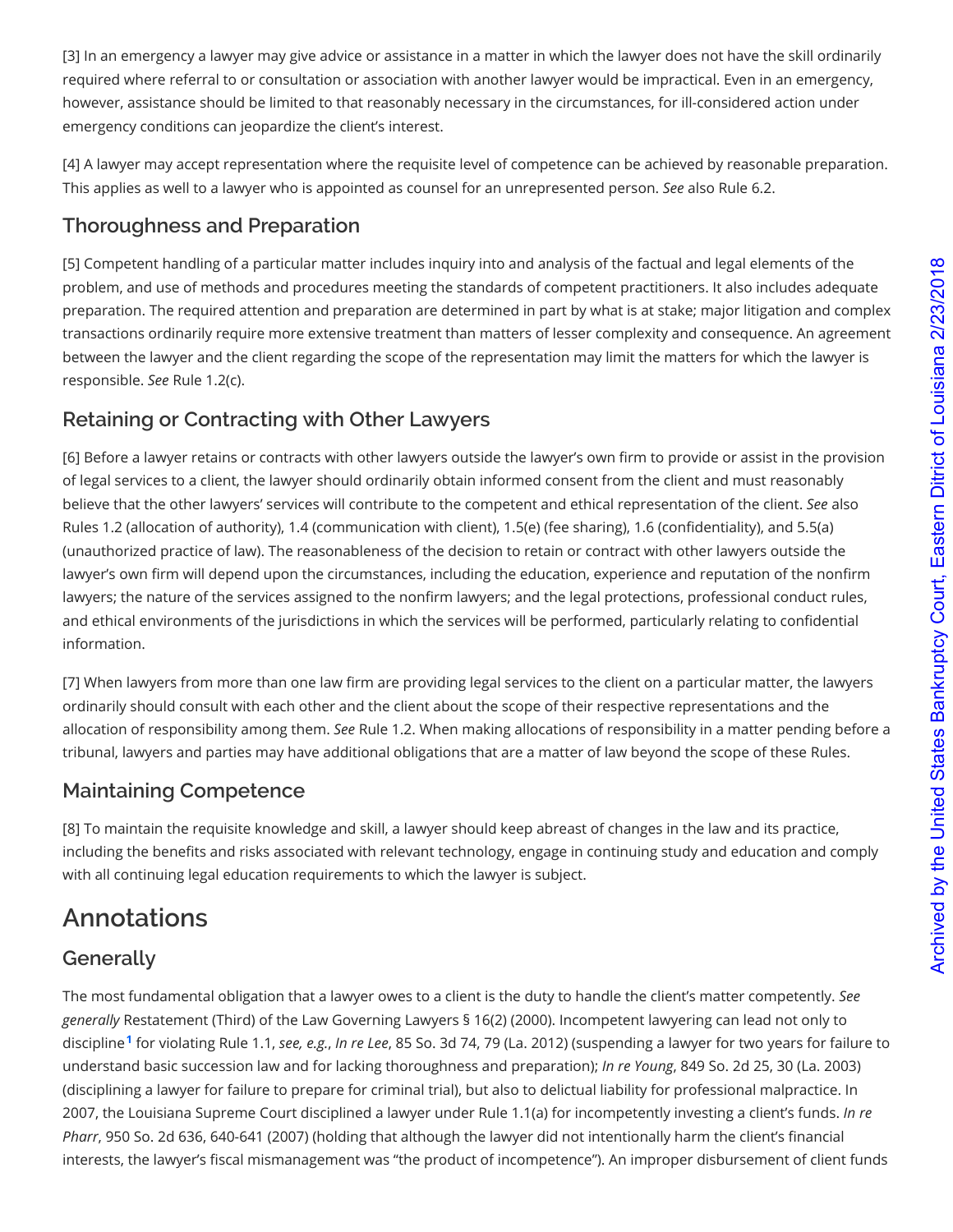can violate Rule 1.1(a). See In re Thomas, 74 So. 3d 695, 699-701 (La. 2011) (noting that the lawyer's inability to adequately disburse funds for a client's debt demonstrated incompetence); In re Gilbert, 185 So. 3d 734 (La. 2016) (lawyer disbarred for engaging in comingling of client funds, neglecting legal matters, failing to effectively communicate with the clients and failing to withdraw from representation); State v. Singleton, 2015-1099 (La. Ct. App. 4th Cir. May 25, 2016) (finding that the public defender and lawyer had good cause to withdraw from representation because competent representation of the client would be impossible due to the shrinking budget for public defenders and increasing caseload); In re Conry, 158 So. 3d 786 (La. 2015) (lawyer claimed lawyer's inexperience in the practice of law caused mismanagement of the practice and argued ADHD was a cause of this, however, the committee found a pattern of misconduct and recommended disbarment, which the court agreed was warranted); In re Cade, 166 So. 3d 243 (La. 2015) (lawyer failed to diligently work on client's personal injury case, resulting in dismissal with prejudice; lawyer's license was suspended for one year, with six months deferred); In re Mendy, 217 So.3d 260 (La. 2016) (lawyer disbarred for neglecting legal matters, failing to return unearned fees, and failing to cooperate with ODC investigations).

# DELICTUAL LIABILITY FOR MALPRACTICE

#### <span id="page-3-0"></span>Elements

A plaintiff establishes legal malpractice under Louisiana law through proof (1) that there was a lawyer-client relationship, (2) that the lawyer was negligent, and (3) that the plaintiff suffered a loss caused by that negligence. See, e.g., MB Industries, LLC v. CNA Ins. Co., 74 So. 3d 1173, 1184 (La. 2011); Costello v. Hardy, 864 So. 2d 129, 138 (La. 2004); Brennan's, Inc. v. Colbert, 191 So. 3d 1101 (La. Ct. App. 4th Cir. 2016); Waste Mgmt. of Louisiana, LLC v. Penn-Am. Ins. Co., 110 So. 3d 200, 203 (La. Ct. App. 3 Cir. 2013); Whittington v. Kelly, 917 So. 2d 688, 692 (La. Ct. App. 2nd Cir. 2005); Broadscape.com, Inc. v. Jones, Walker, Waechter, Poitevant, Carrere & Denegre, L.L.P., 866 So. 2d 1085, 1088 (La. Ct. App. 4th Cir. 2004); Kosak v. Trestman, 864 So. 2d 214, 218 (La. Ct. App. 4th Cir. 2003); Spicer v. Gambel, 789 So. 2d 741, 744 (La. Ct. App. 4th Cir. 2001); Spellman v. Bizal, 755 So. 2d 1013, 1017 (La. Ct. App. 4th Cir. 2000); Johnson v. Tschirn, 746 So. 2d 629, 631-32 (La. Ct. App. 4th Cir. 1999); Francois v. Reed, 714 So. 2d 228, 229-30 (La. Ct. App. 1st Cir. 1998); Butler v. Chuzi, 687 So. 2d 605, 606-07 (La. Ct. App. 4th Cir. 1997); Finkelstein v. Collier, 636 So. 2d 1053, 1058 (La. Ct. App. 5th Cir. 1994); Dier v. Hamilton, 501 So. 2d 1059, 1061 (La. Ct. App. 2d Cir. 1987). See generally Warren L. Mengis, Professional Responsibility, 46 La. L. Rev. 637, 642 (1986).

#### <span id="page-3-1"></span>Existence of Lawyer-Client Relationship

To prove the existence of a lawyer-client relationship (prong one), the plaintiff must establish that he or she sought and received advice and assistance from the defendant-lawyer in matters pertinent to the lawyer's profession. See State v. Green, 493 So. 2d 1178, 1180-81 (La. 1986). "What is critical . . . is [that] a person must seek legal advice from [a lawyer] acting in his capacity as such." Id.; see also LaNasa v. Fortier, 553 So. 2d 1022, 1023-24 (La. Ct. App. 4th Cir. 1989). The Louisiana Supreme Court has stated that the Restatement (Third) of the Law Governing Lawyers § 14 provides some guidance in determining when a lawyer-client relationship arises. In re Austin, 943 So. 2d 341, 347 (La. 2006). The Restatement provides: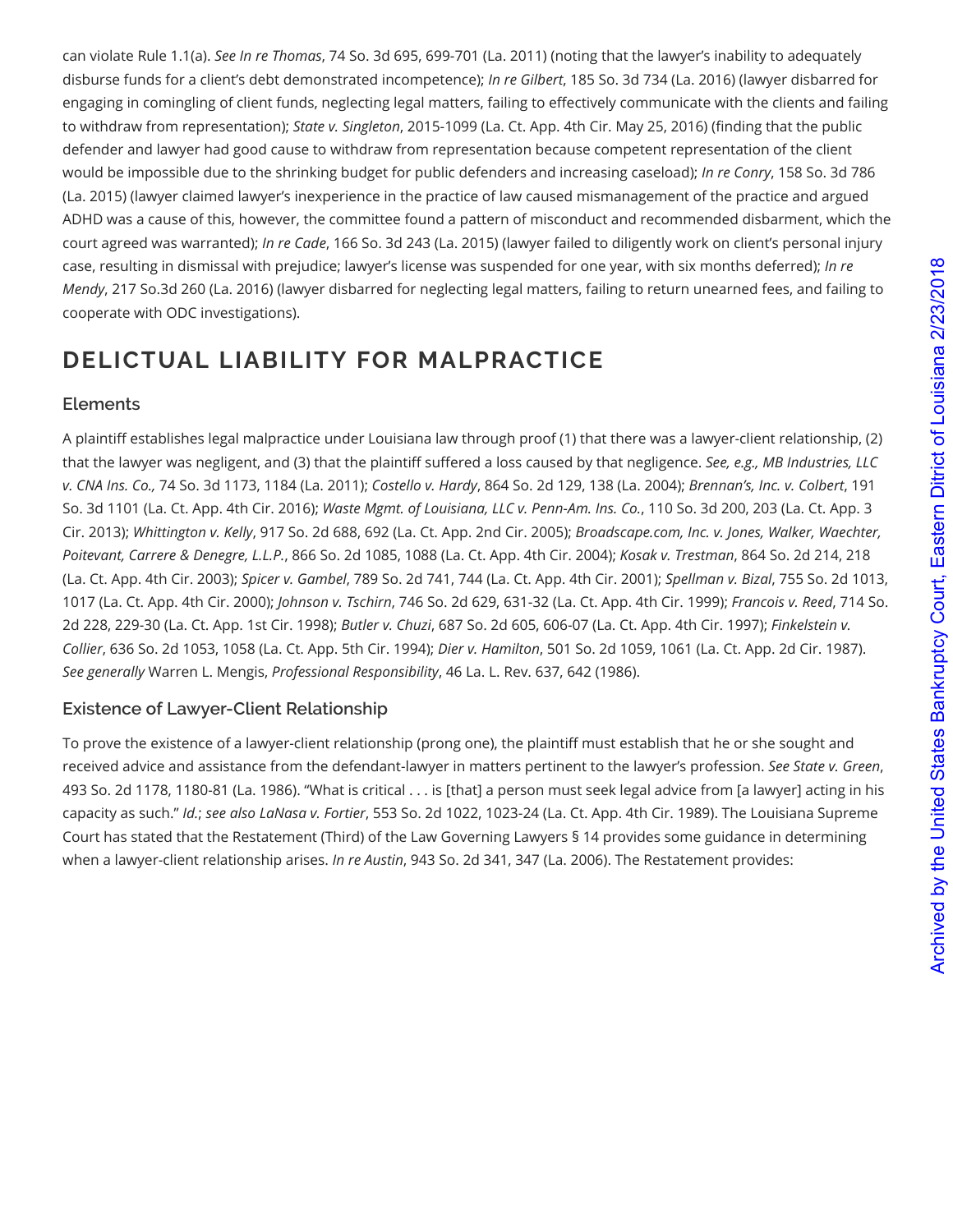A relationship of client and lawyer arises when:

(1) a person manifests to a lawyer the person's intent that the lawyer provide legal services for the person; and either

(a) the lawyer manifests to the person consent to do so; or

(b) the lawyer fails to manifest lack of consent to do so, and the lawyer knows or reasonably should know that the person reasonably relies on the lawyer to provide the services; or

(2) a tribunal with power to do so appoints the lawyer to provide the services.

Under the Restatement and Louisiana case law, the existence of an attorney-client relationship "turns largely on the client's subjective belief that it exists." See, e.g., In re Austin, 943 So.2d at 345; Watson v. Franklin, 198 So.3d 177, 180 (La. Ct. App. 2d Cir. 2016) (citing Louisiana State Bar Ass'n v. Bosworth, 481 So.2d 567, 571 (La.1986)). The "ultimate" issue, however, is "whether there is a reasonable, objective basis to determine that an attorney-client relationship was formed." In re Austin, 943 So. 2d at 348; Watson, 198 So. 3d at 177 (noting that a would-be client's "subjective belief must be a reasonable one" in order to form the relationship) (citing Keith v. Keith, 140 So.3d 1202, 1208 (La. Ct. App. 2d Cir. 2014)).

#### <span id="page-4-0"></span>Professional Negligence

<span id="page-4-1"></span>To prove negligence (prong two), the plaintiff must establish both the applicable duty of care and a breach of that duty. See, e.g., Geiserman v. MacDonald, 893 F.2d 787, 793 (5th Cir. 1990); Ault v. Bradley, 564 So. 2d 374, 379 (La. Ct. App. 1st Cir. 1990), writ denied, 569 So. 2d 967 (La. 1990). A Louisiana lawyer owes a client the duty "to exercise at least that degree of care, skill, and diligence which is exercised by prudent practicing attorneys in his locality." Ramp v. St. Paul Fire & Marine Ins. Co., 269 So. 2d 239, 244 (La. 1972); see also Jenkins v. St. Paul Fire & Marine Ins. Co., 422 So. 2d 1109 (La. 1982); Leonard v. Reeves, 82 So. 3d 1250, 1257 (La. Ct. App. 1 Cir. 2012) (noting that the "legal standard of care may vary depending upon the particular circumstances of the [attorney-client] relationship"); Sherwin-Williams Co. v. First La. Constr., Inc., 915 So. 2d 841, 844-45 (La. Ct. App. 1st Cir. 2005); Burris v. Vinet, 664 So. 2d 1225, 1229 (La. Ct. App. 1st Cir. 1995); Leonard v. Stephens, 588 So. 2d 1300, 1304 (La. Ct. App. 2d Cir. 1991); Nelson v. Waldrup, 565 So. 2d 1078, 1079 (La. Ct. App. 4th Cir. 1990); Reed v. Verwoerdt, 490 So. 2d 421, 427 (La. Ct. App. 5th Cir. 1986). However, a lawyer is "not required to exercise perfect judgment in every instance." See Reeves, 82 So. 3d 1250, 1257; Spellman v. Bizal, 755 So. 2d 1013, 1017 (La. Ct. App. 4th Cir. 2000). A plaintiff typically establishes the applicable standard of care through expert testimony from a lawyer familiar with law practice in the relevant locale. See Geiserman, 893 F.2d at 791 (quoting 2 R. Mallen & J. Smith, Legal Malpractice § 27.15, at 667, 668-69 (4th ed. 1995)); Dixon v. Perlman, 528 So. 2d 637, 642 (La. Ct. App. 2d Cir. 1988) (noting that expert testimony will usually, but not always be required); see also Reed, 490 So. 2d at 427 (requiring expert testimony); Stephens, 588 So. 2d at 1304; Morgan v. Campbell, Campbell & Johnson, 561 So. 2d 926, 929 (La. Ct. App. 2d Cir. 1990); Houillon v. Powers & Nass, 530 So. 2d 680, 681- 82 (La. Ct. App. 4th Cir. 1988). Similarly, whether the defendant-lawyer breached the applicable standard is "a fact specific question and must ordinarily be established through expert . . . testimony." <sup>[2](#page-9-4)</sup> Dickey v. Baptist Mem. Hosp. N. Miss., 146 F.3d 262, 265 (5th Cir. 1998) (discussing the establishment of the applicable standard of care in a medical malpractice case). However, in cases of "obvious negligence, the court may, without expert testimony, take judicial notice of a legal duty which was breached by an attorney." Nelson, 565 So. 2d at 1079 (citing Ramp, 269 So. 2d at 239); see also MB Indus., LLC v. CNA Ins. Co., 74 So. 3d 1173, 1185 (La. 2011) (recognizing no need for expert testimony when it was clear the "defendant attorney committed 'gross error'"); Geiserman v. MacDonald, 893 F.2d 787, 793-94 (5th Cir. 1990) (stating that expert testimony may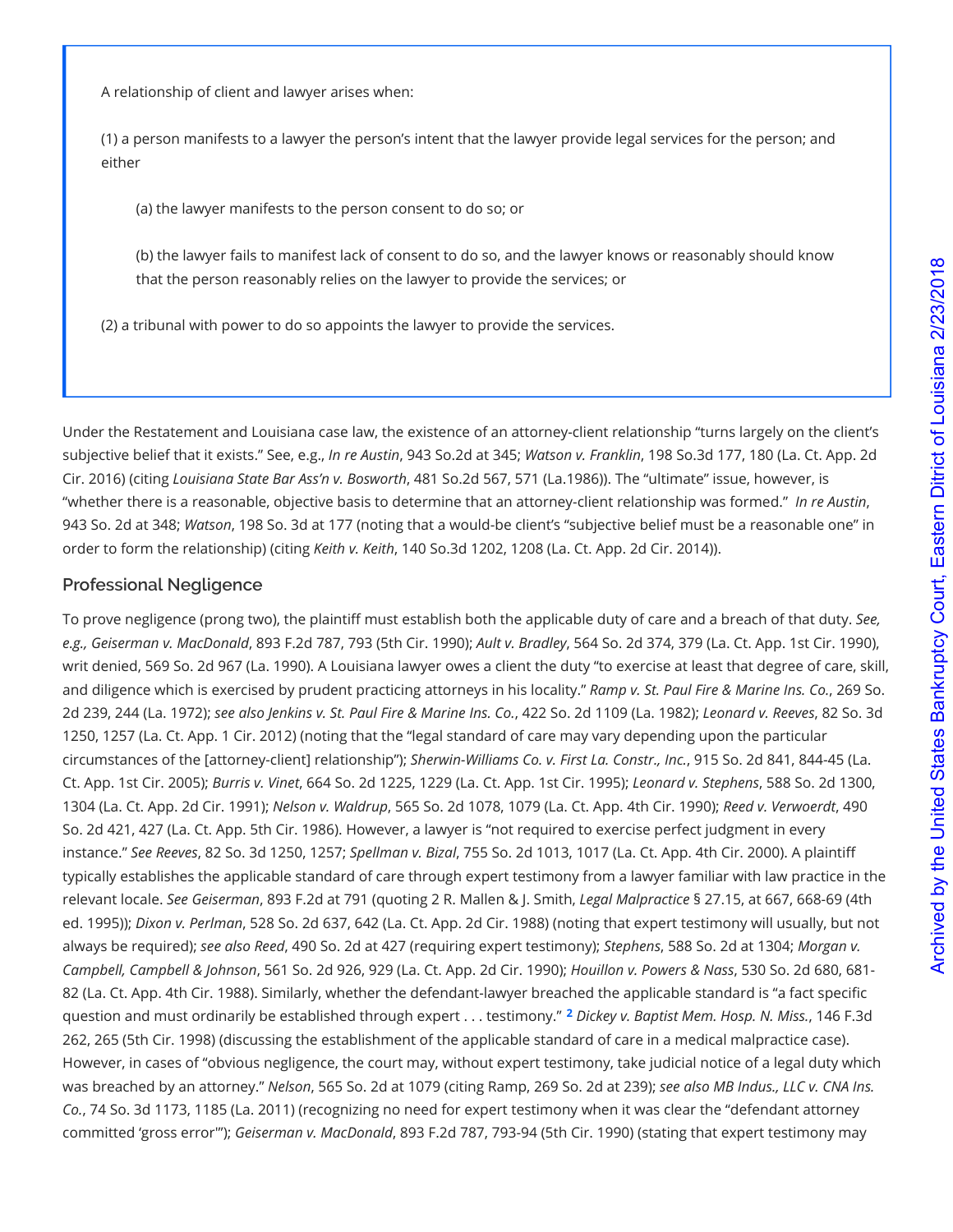not be required in cases of "egregious negligence"); Morgan, 561 So. 2d at 929 (finding that expert testimony is not required in cases involving an obvious breach of the duty of care); Dixon, 528 So. 2d at 642 (concluding that expert testimony may not be required when the trial court is "familiar with the standards of practice in its community").

#### <span id="page-5-0"></span>Causation and the Case-Within-A-Case

<span id="page-5-3"></span>Once the plaintiff-client has proven the existence of a lawyer-client relationship (prong one), and that the lawyer's conduct was negligent (prong two), the client has established a prima facie case that the lawyer's conduct caused the client to suffer some loss (prong three). Thereafter, the burden "shifts to the defendant attorney to prove that the client could not have succeeded on the original claim." See, e.g., Johnson v. Tschirn, 746 So. 2d 629, 632 (La. Ct. App. 4th Cir. 1999) (internal quotation omitted) (citing Nelson v. Waldrup, 565 So. 2d 1078 (La. Ct. App. 4th Cir. 1990); Jenkins v. St. Paul Fire & Marine Ins. Co., 422 So. 2d 1109 (La. 1982)). The law shifts the burden in this manner because it presumes that the defendant-lawyer would not have handled the client's claim if it were completely devoid of merit.<sup>[3](#page-9-5)</sup>he inference of causation of damages can easily be made in cases where the attorney enters into a 'relationship' with a client on the premise that the client has a valid cause of action, or on a contingency fee basis." Broadscape.com, 866 So. 2d at 1089 (La. Ct. App. 4th Cir. 2004). ] For this reason, the client is not required to prove that the negligence caused him to lose his underlying case by trying a "case within a case." See Jenkins, 422 So. 2d at 1110; Dier v. Hamilton, 501 So. 2d 1059, 1061 (La. Ct. App. 2d Cir. 1987). On the contrary, the defendant-lawyer must go forward with evidence that the client would have lost<sup>4</sup> notwithstanding the lawyer's impropriety or negligence. See Jenkins, 422 So. 2d at 1110.

#### <span id="page-5-4"></span><span id="page-5-1"></span>Relevance of Violation of a Rule of Professional Conduct

Whether a lawyer's violation of a rule of professional conduct is relevant to a claim for malpractice is a controversial issue. The "Scope" section of the ABA Model Rules of Professional Conduct states that "[t]he Rules are designed to provide guidance to lawyers and to provide a structure for regulating conduct through disciplinary agencies. They are not designed to be a basis for civil liability." Model Rules of Professional Conduct Scope ¶ [20] (2002). Notwithstanding this statement, most jurisdictions permit experts to consider a disciplinary rule in "understanding and applying" the applicable standard of care if the rule is designed to protect the plaintiff and is relevant to the claim. See Restatement (Third) of the Law Governing Lawyers § 52(2) (2000); Note, The Evidentiary Use of the Ethics Codes in Legal Malpractice: Erasing a Double Standard, 109 Harv. L. Rev. 1102, 1119 (1996) (arguing that the "logic, feasibility, [and] functional value" warrant applying the Model Rules to the malpractice context); Model Rules of Professional Conduct Scope ¶ [20] (2002) (conceding that "since the Rules do establish standards of conduct by lawyers, a lawyer's violation of a Rule may be evidence of breach of the applicable standard of conduct").

Unconstrained by the limiting language in the "Scope" section of the ABA Model Rules, Louisiana courts consider the Louisiana Rules of Professional Conduct to have the full force and effect of substantive law. See e.g., Dazet Mortgage Solutions LLC v. Faia, 116 So. 3d 711, 716 (La. App. Ct. 5th Cir. 2013); In re Huddleston, 655 So. 2d 416, 422 (La. Ct. App. 5th Cir. 1995); Soderquist v. Kramer, 595 So. 2d 825, 829 (La. Ct. App. 2d Cir. 1992). Thus, the Louisiana Rules of Professional Conduct create legal duties that are enforceable against a Louisiana lawyer in malpractice actions. See Schlesinger v. Herzog, 672 So. 2d 701, 707 (La. Ct. App. 4th Cir. 1996) (holding that the Rules of Professional Conduct "have the force and effect of substantive law" and transform ethical issues into legal duties); Dier v. Hamilton, 501 So. 2d 1059, 1061 (La. Ct. App. 2d Cir. 1987) (holding that alleged violation of Louisiana ethics rules on conflicts of interest established prima facie case of professional impropriety for purposes of legal malpractice action). However, liability based on such a rule-based duty turns on whether the rule in question exists to protect the plaintiff from the particular harm suffered. See, e.g., Smith v. Haynsworth, Marion, McKay & Geurard, 472 S.E.2d 612, 613-15 (S.C. 1996); see also Gresham v. Davenport, 537 So. 2d 1144, 1147 (La. 1989); Tassin v. State Farm Ins. Co., 692 So. 2d 604, 608 (La. Ct. App. 3d Cir. 1997). The duty of competence prescribed by Rule 1.1 clearly is intended to protect clients.

#### <span id="page-5-6"></span><span id="page-5-5"></span><span id="page-5-2"></span>Prescription and Preemption of Lawyer Malpractice Claims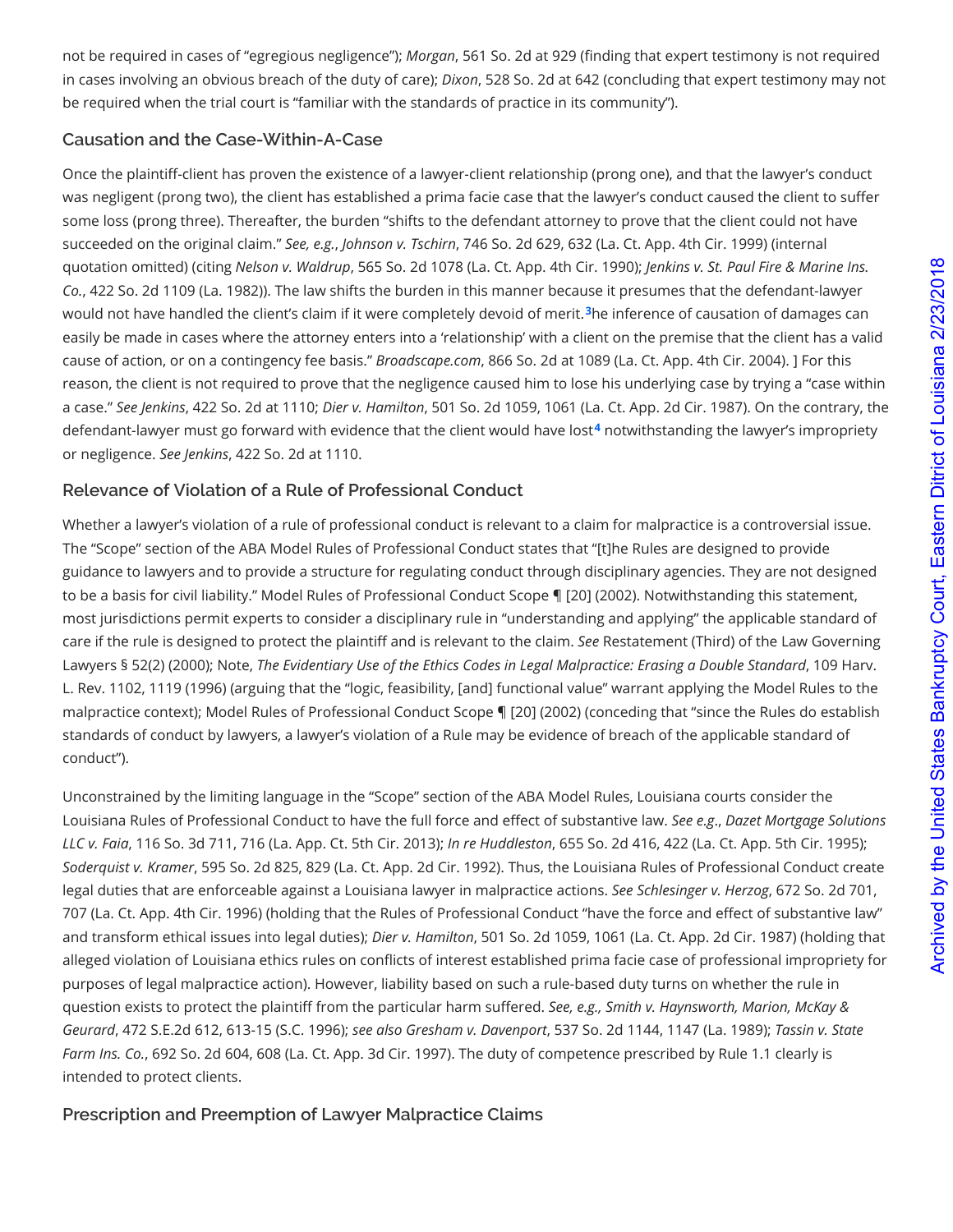Louisiana Revised Statutes section 9:5605<sup>5</sup> sets forth a prescriptive<sup>6</sup> period of one year for all legal malpractice claims against a Louisiana lawyer: "No action for damages against any attorney at law duly admitted to practice in this state . . . whether based upon tort, or breach of contract, or otherwise . . . shall be brought unless filed in a court of competent jurisdiction and proper venue within one year from the date of the alleged act, omission, or neglect, or within one year from the date that the alleged act, omission, or neglect is discovered or should have been discovered . . . ." La. Rev. Stat. Ann. § 9:5605(A). Actions for malpractice are also subject to a three-year preemptive<sup>[7](#page-10-2)</sup> period: "[E]ven as to actions filed within one year from the date of such discovery, in all events such actions shall be filed at the latest within three years from the date of the alleged act, omission, or neglect." Id. The Louisiana Supreme Court has held that:

<span id="page-6-2"></span>The 'date of discovery' from which prescription or peremption begins to run is the date on which a reasonable man in the position of the plaintiff has, or should have, either actual or constructive knowledge of the damage, the delict, and the relationship between them sufficient to indicate to a reasonable person he is the victim of a tort and to state a cause of action against the defendant. Put more simply, the date of discovery is the date the negligence was discovered or should have been discovered by a reasonable person in the plaintiff's position.

Teague v. St. Paul Fire & Marine Ins. Co., 974 So. 2d 1266, 1275 (La. 2008) (citations omitted).

#### <span id="page-6-0"></span>Continuous Representation and Contra Non Valentem

The contra non valentem doctrine and continuous representation rule do not suspend or interrupt the peremptive periods set forth in section 9:5605. In Hendrick v. ABC Ins. Co., 787 So. 2d 283 (La. 2001), the Louisiana Supreme Court held as follows:

The attorney-client relationship is built on trust[,] and the continuous representation rule as encompassed by contra non valentem seeks to protect clients who rely on that trust and fail to file legal malpractice suits against their attorneys within the appropriate prescriptive period. Contra non valentem does not suspend prescription when a litigant is perfectly able to bring his claim, but fails to do so. When a client does not innocently trust and rely upon his attorney, but rather actively questions his attorney's performance, the client may be denied the safe harbor of contra non valentem if equity and justice do not demand its application.

Id. at 293. However, this opinion did not specifically address whether the continuous-representation rule applied to the period set forth in section 9:5605. See id. at 289-93. See, e.g., Reeder v. North, 701 So. 2d 1291 (La. 1997); Pena v. Williams, 867 So. 2d 801 (2004) (La. Ct. App. 4th Cir. 2004); Atkinson v. LeBlanc, 860 So. 2d 60 (La. Ct. App. 5th Cir. 2003). In 2012, the Louisiana Supreme Court in Jenkins v. Starn. 85 So. 3d 612 (La. 2012), squarely held that the continuous-representation rule does not suspend or interrupt the peremptive period set forth in La. R.S. 9:5605(B). Id. at 626.

#### <span id="page-6-1"></span>Fraud By the Lawyer

The peremptive periods set forth in the Louisiana Revised Statutes "shall not apply in cases of fraud, as defined in Civil Code Article 1953." Id. § 9:5605(E). For this exception to apply, however, the plaintiff must "state a cause of action for fraud" in his petition by alleging "both a misrepresentation, suppression, or omission of true information and the intent to obtain an unjust advantage or to cause damage or inconvenience to another." Fenner v. DeSalvo, 826 So. 2d 39, 44 (La. Ct. App. 4th Cir.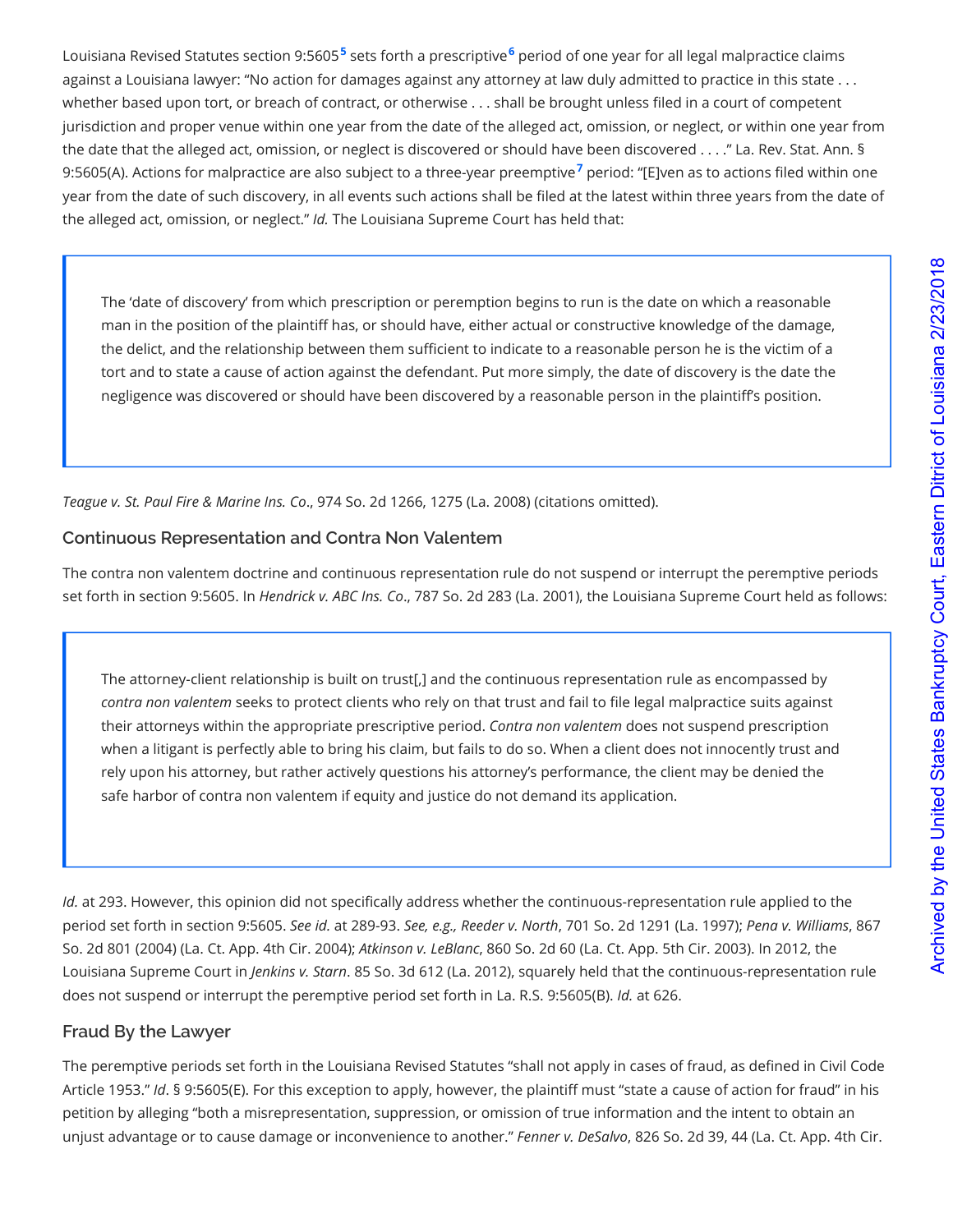2002). Thus, this exception does not apply if the plaintiff simply recites the word "fraud" in his petition without more particular allegations. See id. As to whether the fraud exception in subsection E applies to the statute's one-year period, three-year period, or both, see Dauterive, 811 So. 2d at 1252-53.

In Lomont v. Myer-Bennett, 172 So. 3d 620 (La. 2015), the Louisiana Supreme Court expanded the scope of this "fraud exception" in three significant respects. First, the court overruled prior caselaw holding that "post-malpractice actions consisting of fraudulent concealment cannot amount to fraud." Said the court:

[U]nder the clear wording of the statute and the Code article, any action consisting of "a misrepresentation or a suppression of the truth made with the intention either to obtain an unjust advantage for one party or to cause a loss or inconvenience to the other" will prohibit application of the peremptive period. Concealment of malpractice to avoid a malpractice claim conforms to this definition. It would be absurd to interpret the statute to exclude fraudulent concealment of the malpractice. There is no support for an interpretation that would allow attorneys to engage in concealment of malpractice until the three-year peremptive period has expired.

Id. at 10.

Second, the court held that "fraud" sufficient to halt the running of peremption can arise simply from a lawyer's silence in the wake of an act of malpractice. Because Louisiana Rule of Professional Conduct 1.4 requires a lawyer to keep the client "reasonably informed," a lawyer's failure to notify the client of the lawyer's own malpractice can constitute a fraudulent act sufficient to trigger the exception. See id. at 19.

Third, the court held that when a lawyer fraudulently conceals an act of malpractice, that fraudulent concealment serves to prevent the running of any peremptive or prescriptive periods until the client becomes "aware of the deception" and learns of the possible malpractice claim. See id. at 26.

As a practical matter, the Lomont decision portends a significant expansion of liability for legal malpractice in Louisiana. Historically, courts have dismissed a large percentage of legal malpractice claims due to peremption. After Lamont, however, peremption may foreclose a malpractice action only in those (few) malpractice cases in which the lawyer has expressly informed the client of the act of malpractice.

#### <span id="page-7-0"></span>Limitation of Malpractice Liability and Structured Settlements

Under Louisiana Revised Statutes § 37:222(A), "[a]n attorney who acts in good faith shall not be liable for any loss or damages as a result of any act or omission in negotiating or recommending a structured settlement of a claim or the particular mechanism or entity for the funding thereof or in depositing or investing settlement funds in a particular entity, unless the loss or damage was caused by his willful or wanton misconduct." Under this provision, "'[g]ood faith' is presumed to exist when the attorney recommends or negotiates, invests, or deposits funds with an entity which is funded, guaranteed, or bonded by an insurance company which, at the time of such act, had a minimum rating of 'A+9′ or 'Double A', or an equivalent thereof, according to standard rating practices in the insurance industry." La. Rev. Stat. Ann. § 37:222(B)(2).

#### <span id="page-7-1"></span>Malpractice in Criminal Defense Practice

A cause of action for legal malpractice against a criminal defense lawyer exists even prior to final disposition of the underlying criminal case. Therefore, a potential plaintiff need not-and should not-delay filing such a claim until all writ applications and post-conviction proceedings have been exhausted. See Augman v. Colwart, 874 So. 2d 191, 194 (La. Ct. App. 1st Cir. 2004) ("[T]he date of the negligent act itself, not the judgment giving definitive effect to that act, triggers the one-year and three-year periods.").

The caseload of criminal defense counsel should not, "by reason of its excessive size or complexity, interfere[] with providing quality representation, endanger[] a client's interest in independent, thorough, or speedy representation, or [have] a significant potential to lead to the breach of professional obligations." ABA Stds. Relating to the Admin. of Crim. Justice-The Def. Function std. 4–1.8(a).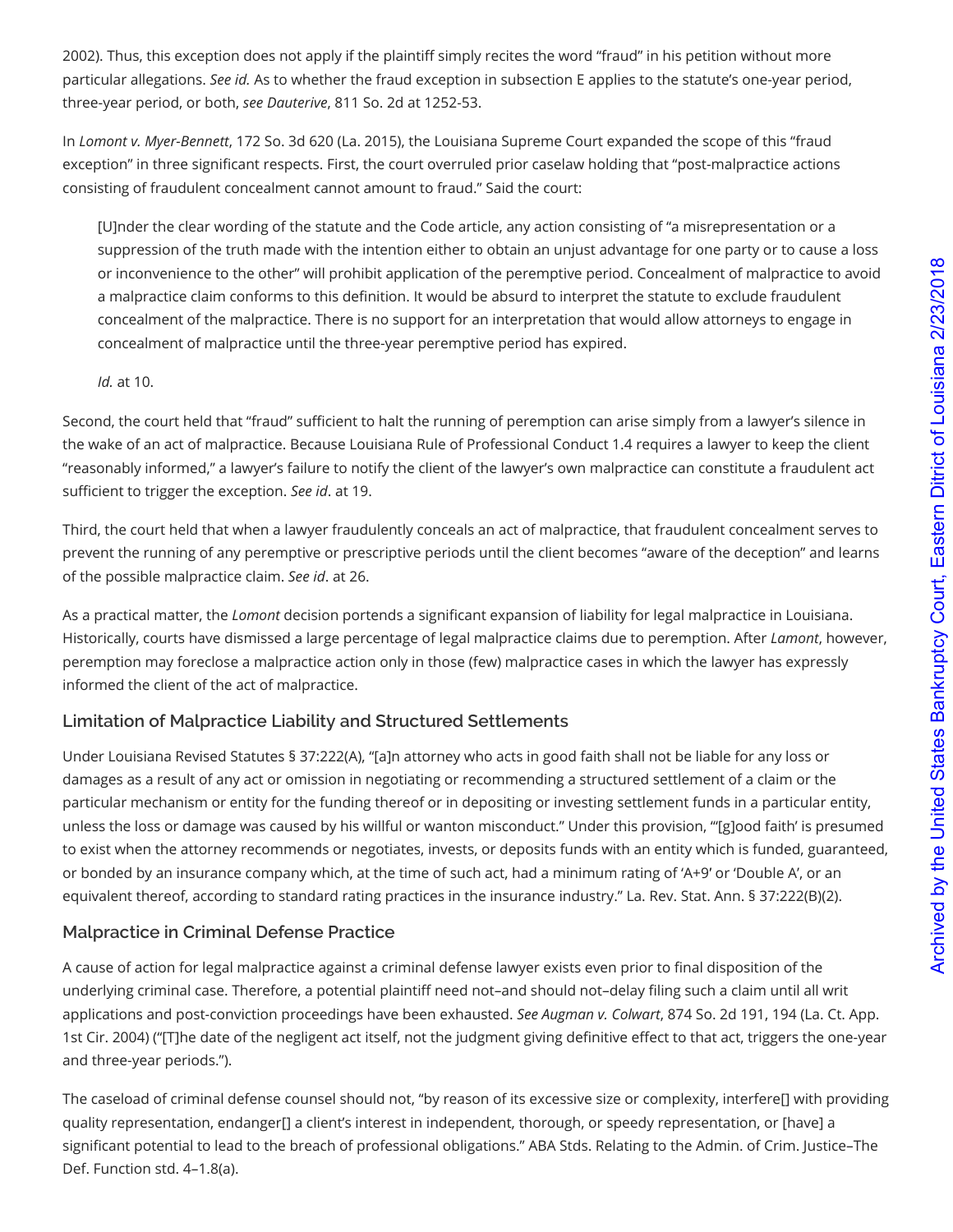In providing reasonably adequate death-penalty representation, capital defense counsel should consult and consider the ABA Guidelines for the Appointment and Performance of Defense Counsel in Death Penalty Cases. The United States Supreme Court, however, has made clear that these standards are "guides to what reasonableness means, not its definition." E.g., Bobby v. Van Hook, 558 U.S. 4, 8 (2009) (internal quotations omitted).

## <span id="page-8-0"></span>Mandatory Continuing Legal Education

A Louisiana lawyer must attend a total of twelve and one-half hours of qualified continuing legal education classes each year, unless a specific exception or exemption applies. Of these twelve and one-half hours, one hour must concern ethics and one must concern professionalism. See La. Sup. Ct. R. XXX(3)(a) & 3(c). The Louisiana Supreme Court has been relatively harsh in disciplining lawyers who do not comply with MCLE and dues-paying obligations in a timely manner. For example, in In re McCarthy the court suspended a lawyer for six months for failing to complete mandatory continuing legal education, failing to timely pay his annual bar dues and prior disciplinary assessment, and subsequently practicing law during these periods of ineligibility. 972 So.2d 1143, 1144 (La. 2008). Likewise, in In re Moeller the court suspended a lawyer for a significant period of time for long history of noncompliance with MCLE requirements and dues payments. 111 So. 3d 325, 327-28 (La. 2013) (noting that it was of no consequence that no actual harm occurred); In re Teissier, 171 So. 3d 906 (La. 2015) (lawyer failed to comply with mandatory continuing legal education requirements, and to pay bar dues and disciplinary assessment).

## <span id="page-8-1"></span>No Duty to Carry Legal Malpractice Insurance

The Louisiana Supreme Court does not require Louisiana lawyers to carry malpractice insurance or to disclose whether they do so. In 2004, the American Bar Association adopted a "Model Rule on Insurance Disclosure." See ABA Model Rule on Insurance Disclosure (Aug. 10, 2004). The purpose of the model court rule was to provide potential clients with access to information to make "an informed decision about whether to hire a particular lawyer." Id. This model rule requires each licensed lawyer to certify "whether the lawyer is currently covered by professional liability insurance," and "whether the lawyer intends to maintain insurance during the period of time the lawyer is engaged in the private practice of law." The rule exempts any lawyer employed as "a full-time government lawyer" or employed "by an organizational client." Id.

Since 2004, several states have adopted an insurance disclosure requirement by mandating disclosure either on barregistration statements (18 states) or directly to potential clients (7 states); six states have rejected the ABA model rule (Arkansas, Connecticut, Florida, Kentucky, North Carolina, and Texas); and one state requires its lawyers to carry legal malpractice insurance (Oregon). See ABA Standing Committee on Client Protection, State Implementation of ABA Model Court Rule on Insurance Disclosure (updated Apr. 6, 2015).

Although Louisiana lawyers are not required to carry malpractice insurance, it is readily available. The Louisiana State Bar Association's endorsed insurance program is administered by Gilsbar (incidentally, the name "Gilsbar" is an acronym that stands for Group Insurance Louisiana State BAR). For more information on this program, visit the LSBA website.

# <span id="page-8-2"></span>Technological Competence

In 2012, the ABA adopted an amendment to [ABA Model Rule of Professional Responsibility 1.1, comment 8,](http://www.americanbar.org/groups/professional_responsibility/publications/model_rules_of_professional_conduct/rule_1_1_competence/comment_on_rule_1_1.html) noting that "a lawyer should keep abreast of changes in the law and its practice, including the benefits and risks associated with relevant technology . . . ." See [ABA, Commission on Ethics 20/20 Resolution 105A \(August 2012](http://www.americanbar.org/content/dam/aba/administrative/ethics_2020/2012_hod_annual_meeting_105a_filed_may_2012.authcheckdam.pdf)). Thus, a Louisiana lawyer should acquire and maintain a minimum level of competency with the use of modern technology, including the use of email for lawyer-client and lawyer-lawyer communication, creating PDF files, searching and advising clients about social media, and using online resources for legal research and fact investigation.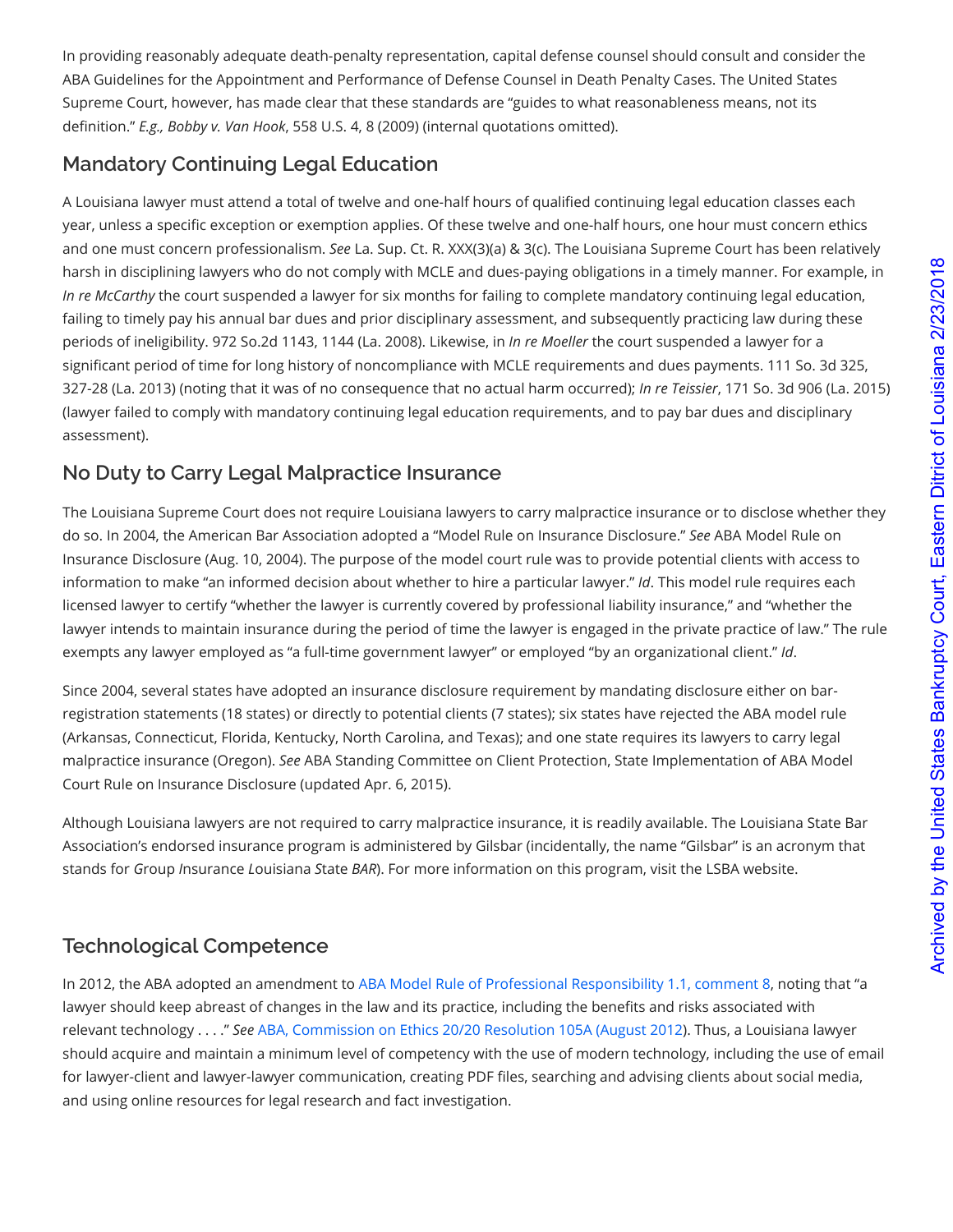A cautionary tale from Florida demonstrates why a competent lawyer who uses email- and all should- must understand the considerable risk associated with automatic, background spam filtering. A lawyer should never trust a spam filter. Instead, a lawyer should routinely scan the lawyer's spam inbox to look for improperly classified communications. See Emerald Coast Utilities Authority v. Bear Marcus Pointe, LLC, CaseNo. 1D 15-5714 (Fla. 1st DCA 2017).

### <span id="page-9-0"></span>Mandatory CLE Credit for Pro Bono Service

Effective May 1, 2015, the Louisiana Supreme Court Rules for Continuing Legal Education to grant up to three hours of mandatory continuing legal education credit for pro bono legal work:

Credit may also be earned through providing uncompensated pro bono legal representation to an indigent or near indigent client or clients. To be eligible for credit, the matter must have been assigned to the Member by a court, a bar association, or a legal services or pro bono organization that has as its primary purpose the furnishing of such pro bono legal services and that has filed a statement with the Louisiana Committee on MCLE. A Member providing such pro bono legal representation shall receive one (1) hour of CLE credit for each five (5) hours of pro bono representation, up to a maximum of three (3) hours of CLE credit for each calendar year. To receive credit, the Member shall submit MCLE Form 6 ("Application for CLE Credit for Pro Bono Services").

See La. Sup. Ct. Rule XXX, Rule 3, Regulation 3.21.

#### <span id="page-9-1"></span>**Discipline**

When a lawyer's incompetence causes injury or potential injury to a client, the following sanctions are generally appropriate: disbarment, when the lawyer does not understand "the most fundamental legal doctrines or procedures"; suspension, when the lawyer engages in an area of practice in which the lawyer knows he is not competent; and, *reprimand*, when the lawyer either fails to understand relevant legal doctrines or procedures, or is negligent in determining whether he is competent to handle a legal matter. ABA Stds. for Imposing Lawyer Sanctions stds. 4.51-4.53 (1992). If a lawyer's incompetence causes little or no actual or potential injury to a client, *admonition* is generally the appropriate sanction when the lawyer engages in an isolated instance of negligence in determining whether he or she is competent to handle a legal matter. Id. Std. 4.54. The Louisiana Supreme Court has noted that "a short suspension is the appropriate discipline for failure to render competent representation." In re Downing, 930 So. 2d 897, 904 (La. 2006) (citing In re Young, 849 So. 2d 25 (La. 2003)). The Louisiana Supreme Court has also held that although a lawyer's state of mind is not a defense to incompetence, it is a relevant factor in determining an appropriate sanction. In re Pharr, 950 So. 2d 636, 641 (La. 2007) (holding disbarment would be unduly punitive where the lawyer did not intend to harm a client's financial interests and where the lawyer entered into a consent judgment to compensate the client's losses).

# <span id="page-9-2"></span>**Notes**

This page was updated on January 16, 2018.

<span id="page-9-3"></span><sup>1.</sup> In most cases, discipline imposed for violations of Rule 1.1 stems from the lawyer's failure to thoroughly prepare and prosecute a matter rather than from the lawyer's lack of "knowledge" or "skill." For this reason, disciplinary actions brought under this rule are often accompanied with alleged violations of Rule 1.3 (diligence). See, e.g, In re Mendy, 81 So. 3d 650 (La. 2012); In re Andrus, 814 So. 2d 1283 (La. 2002); In re Landry, 728 So. 2d 833 (La. 1999); In re Grady, 731 So. 2d 878 (La. 1999). 4

<span id="page-9-4"></span><sup>2.</sup> For a case finding that a lawyer did not breach any applicable standard of care, see Spellman v. Bizal, 755 So. 2d 1013 (La. Ct. App. 4th Cir. 2000) (no breach for withdrawing as counsel of record when no motions pending and no trial date set). e

<span id="page-9-5"></span><sup>3.</sup> The Fourth Circuit has held that "[t  $\cdot$ 

<span id="page-9-6"></span><sup>4.</sup> Put another way, a lawyer's malpractice is a cause in fact of damage to his client when proper performance by the lawyer would have prevented the harm. See Schwehm v. Jones, 872 So. 2d 1140 (2004) (La. Ct. App. 1st Cir. 2004); see also Ault v. Bradley, 564 So. 2d 374, 379 (La. Ct. App. 1st Cir. 1990). 4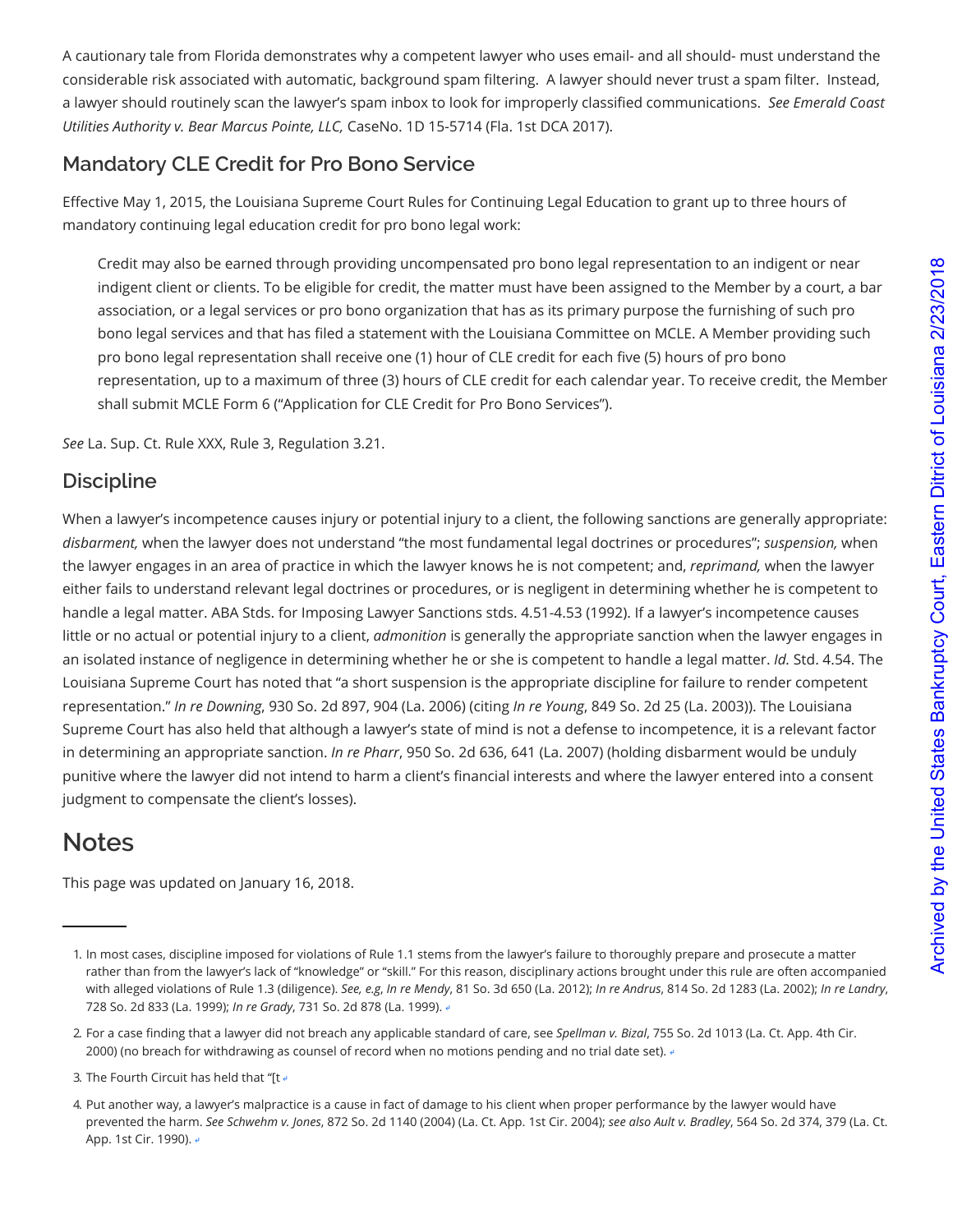- <span id="page-10-0"></span>5. "The prescriptive and peremptive period" for all legal malpractice claims against Louisiana lawyers "shall be governed exclusively by this section." See La. Rev. Stat. Ann. § 9:5605(C) (emphasis added). 4
- <span id="page-10-1"></span>6. There is caselaw in Louisiana holding that the one-year period set forth in section 9:5605 is actually a peremptive period rather than a prescriptive period. For an exhaustive discussion of this issue, see Dauterive Contractors, Inc. v. Landy & Watkins, 811 So. 2d 1242, 1252 (La. Ct. App. 3d Cir. 2002) ("We hold that both the one-year and three-year periods are peremptive and are subject to all rules governing peremption."). <sup>↓</sup>
- <span id="page-10-2"></span>7. Note that the peremptive period does not apply "in cases of fraud, as defined in Civil Code Article 1953." Id. § 9:5605(E). For this exception to apply, however, the plaintiff must "state a cause of action for fraud" in his petition by alleging "both a misrepresentation, suppression, or omission of true information and the intent to obtian an unjust advantage or to cause damage or inconvenience to another." Fenner v. DeSalvo, 826 So. 2d 39, 44 (La. Ct. App. 4th Cir. 2002). Thus, this exception does not apply if the plaintiff simply recites the word "fraud" in his petition without more particular allegations. See id. As to whether subsection E applies to the statute's one-year period, three-year period, or both, see Dauterive, 811 So. 2d at 1252-53 & supra note 66. ↓

```
Like 0
```
## 5 THOUGHTS ON "RULE 1.1. COMPETENCE"

Pingback: [May I Advise My Client to Take Down Harmful Social-Media Content? | Louisiana Legal Ethics](https://lalegalethics.org/may-i-advise-my-client-to-take-down-social-media-content/)

Pingback: [What's Trending in Louisiana Lawyer Disciplinary Complaints?](https://lalegalethics.org/whats-trending-louisiana-lawyer-disciplinary-complaints/)

Pingback: [The Nonlinearity of Client Investment in Legal Services](https://lalegalethics.org/nonlinearity-client-investment-legal-services/)

Pingback: Does an Affirmative Duty to Preserve Evidence Exist in Louisiana? - Louisiana Legal Ethics

Pingback: [May a Lawyer Advise a Client to Take Down Harmful Facebook Posts?](https://lalegalethics.org/north-carolina-state-bar-formal-ethics-opinion-5-july-2014/)

Comments are closed.

**OUR NEW 2018 BOOK**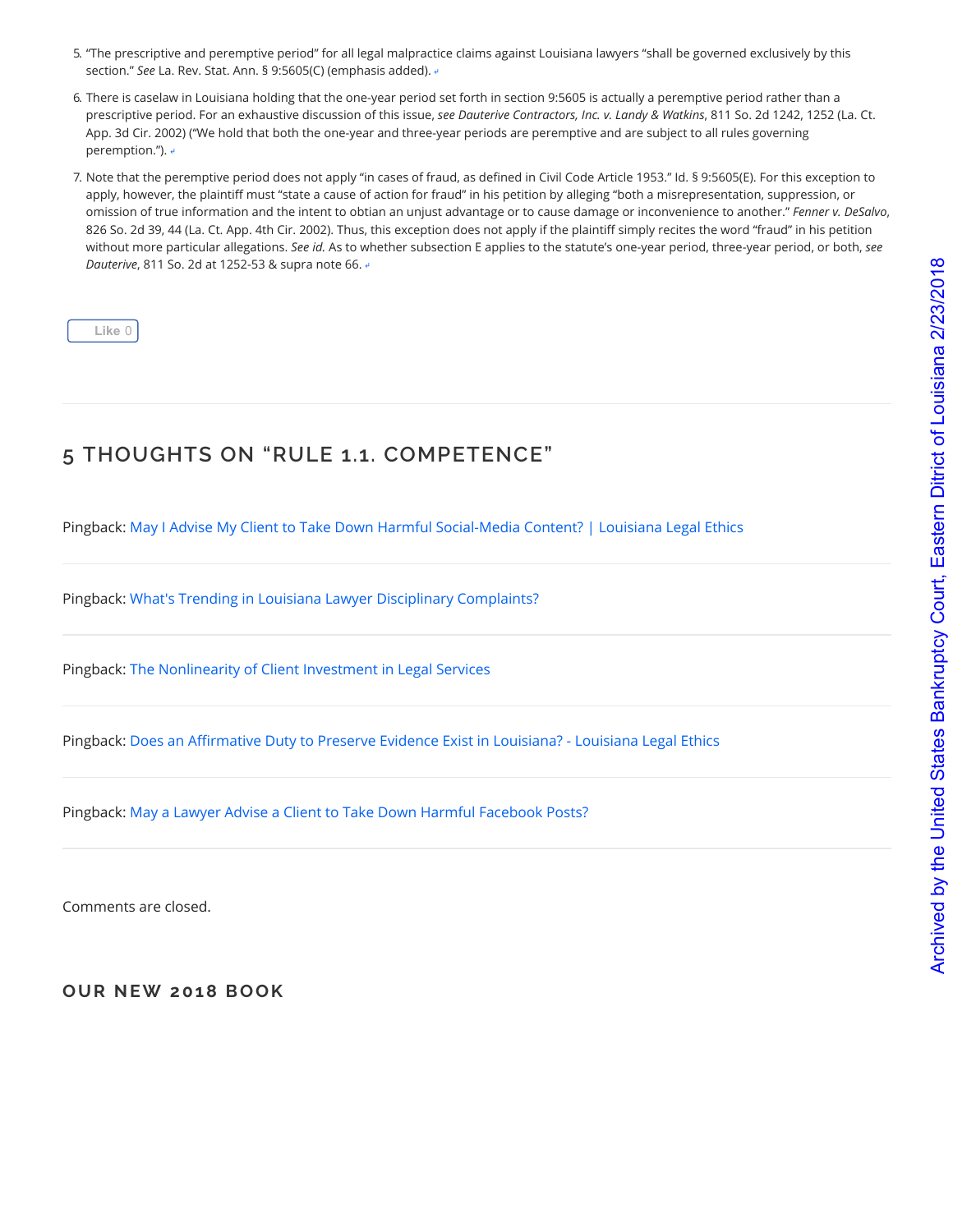

#### OUR FREE NEWSLETTER

Email Address

SUBSCRIBE

#### **OUR META**

Comments [RSS \(REALLY SIMPLE SYNDICATION\)](https://lalegalethics.org/comments/feed/) [WordPress.org](https://wordpress.org/)

#### [Log in](https://lalegalethics.org/wp-login.php) Entries [RSS \(REALLY SIMPLE SYNDICATION\)](https://lalegalethics.org/feed/)



#### **SEARCH SITE**

Search …

SEARCH